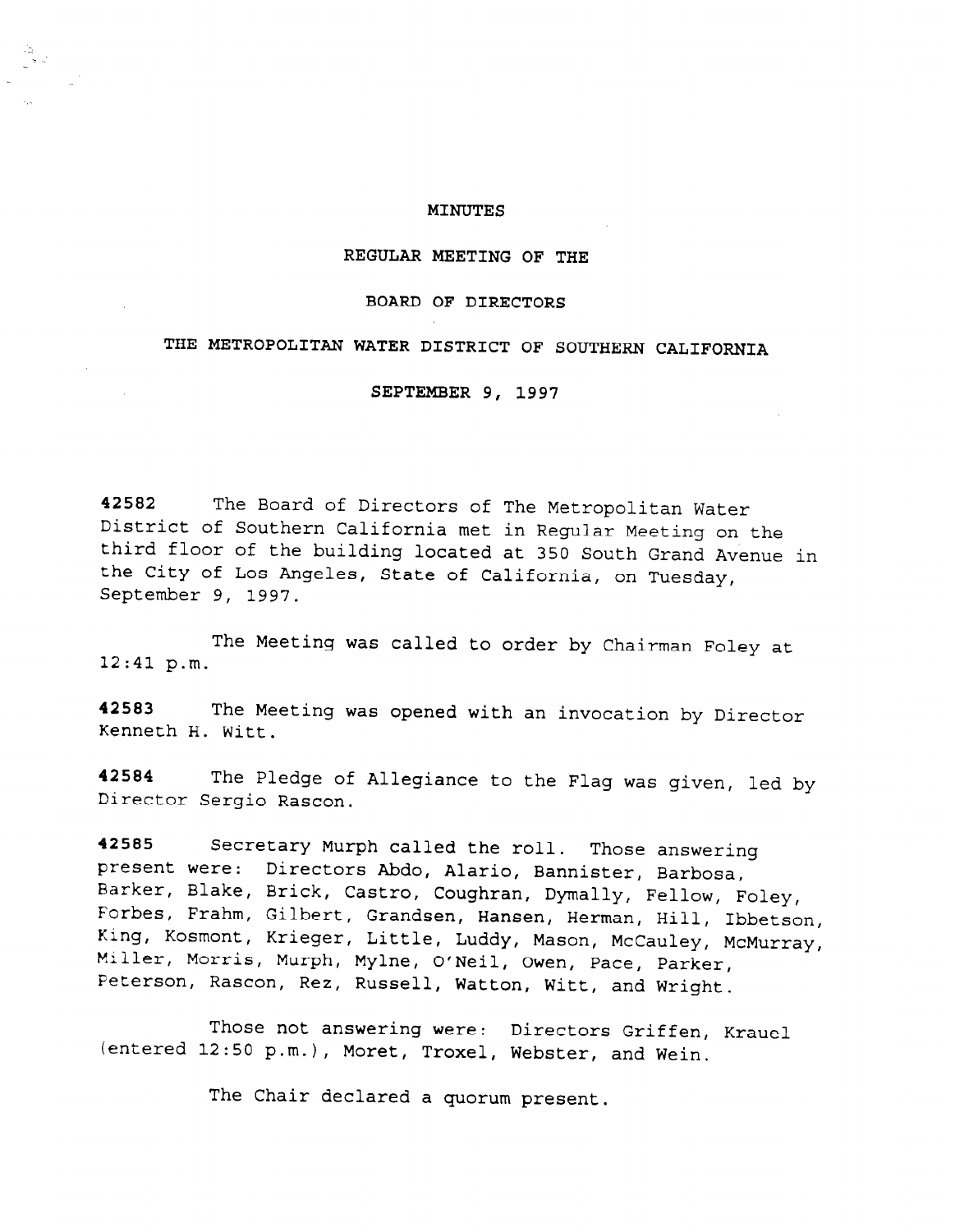42586 Chairman Foley introduced his son, Lt. Commander John Foley, and members of the Chairman's Advisory Board from the Laguna Niguel and Mission Viejo areas.

42587 At 12:46 p.m. Chairman Foley called a public hearing to receive comments on the proposed standby charge for Calleguas Annexation No. 52.

No members of the public responded and the Chair closed the public hearing at 12:48 p.m.

42588 Chairman Foley inquired if there were any additions to the agenda. There being none, the Chair declared only those matters listed on the agenda would be considered.

42589 Chairman Foley invited members of the public to address the Board on matters within the Board's jurisdiction. No members of the public requested to speak.

42590 Director Watton introduced Sheila Manning and Don Lande, members of the Board of Rainbow Municipal Water District, and Joe Bocanegra, the General Manager.

42591 There being no objection, the Chair declared the Minutes for the Board Meetings on August 12 and 19, 1997, are deferred.

42592 Special Nominating Committee Chairman Rez reported that the committee, with four of the five Directors present, by a unanimous vote of those present, nominates Director Chester C. Gilbert to serve as a nonofficer member of the Executive Committee for the term ending December 31, 1997, replacing former Director Henry J. Meyer.

Chairman Foley called for other nominations from the floor. Hearing none, Director Rez moved, seconded by Director Ibbets hearing hone, birected and moved, seconded by bire secretary that the nominations be closed and for the Board Secretary to record that Director Chester C. Gilbert has been<br>elected to serve as a nonofficer member of the Executive Committee for the unexpired portion of the term ending December 31, 1997.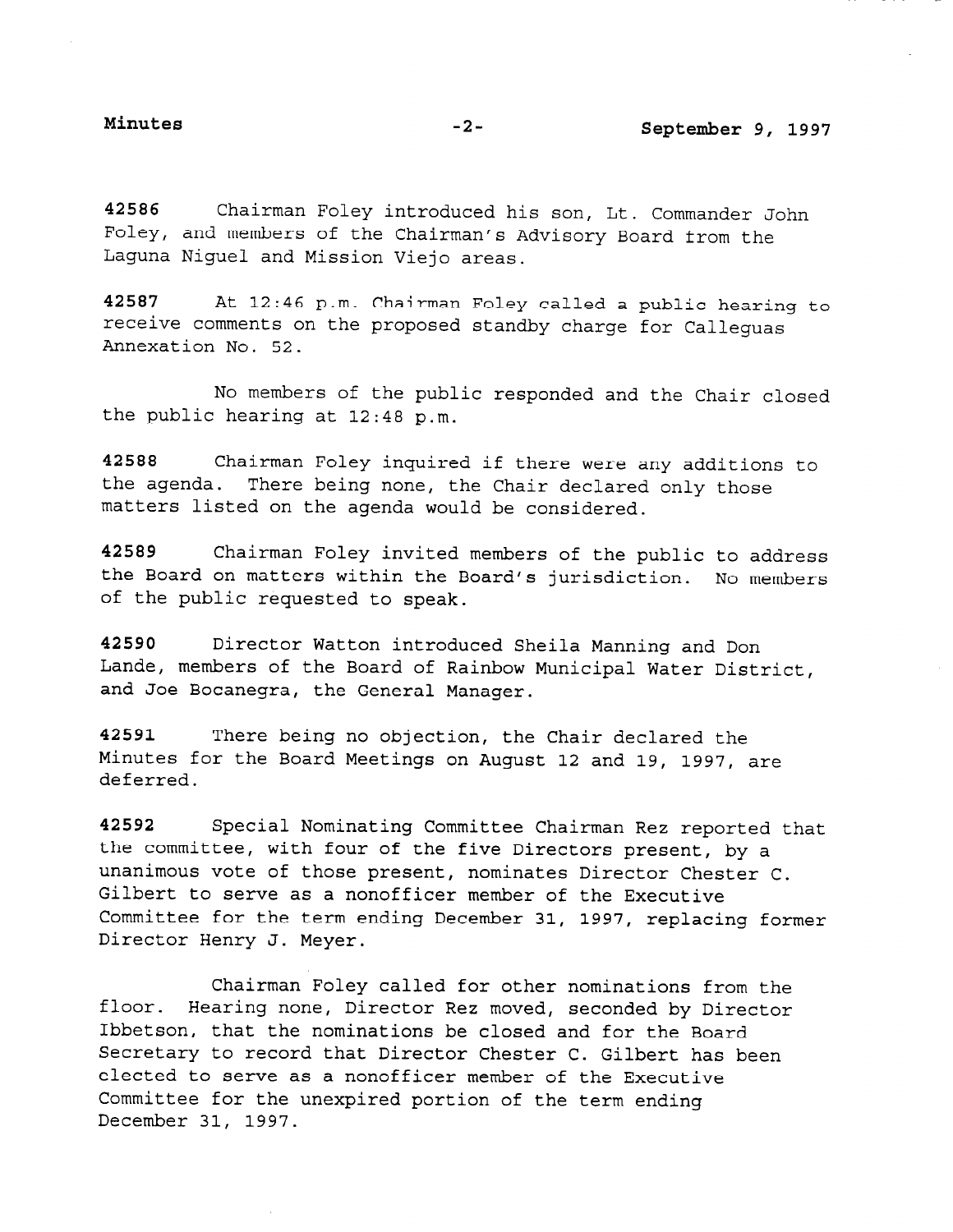42593 Vice Chairman Barker moved, seconded by Director Blake and carried, authorizing the preparation of a Commendatory Resolution for former Director Henry J. Meyer who represented the City of Long Beach.

42594 Director Morris moved, seconded by Board Secretary Murph and carried, authorizing a sixty-day leave of absence for Director McMurray, commencing September 10, 1997.

42595 Chairman Foley announced the Board Workshop scheduled for Sunday and Monday, September 28 and 29, 1997, will be held at the Embassy Suites Hotel in Oxnard, to consider Water Supply Reliability and Governance, and urged all Directors to attend.

42596 Special Committee on Real Property Management Chairman King reported on the continuing development and construction of the new Headquarters Building, and that the projecture of the projection of schedule and within budget and with the next medicing of the next medicing of schedule and within budget. He announced that the next meeting of the committee will be held on September 23, 1997, at 7:30 a.m. in the Catellus Conference Room at Union Station, with a tour of the construction site to follow.

Director Krauel took her seat at 12:50 p.m.

42597 Chairman Foley announced the appointments of Dire Barker and Barbosa as at-large members of the Asset Financing Corporation.

42598 General Manager Wodraska reported that detailed presentations were made at the Water Planning and Resources and Executive Committees regarding Colorado River matters, discussing the status of the California Plan and the Southwest Center for Biological Diversity lawsuit wherein a favorable ruling was obtained. He stated work is continuing on the California Plan.

42599 General Manager Wodraska reported that since the last meeting with the San Diego County Water Authority regarding the SDCWA/IID negotiations, no further meetings have been held.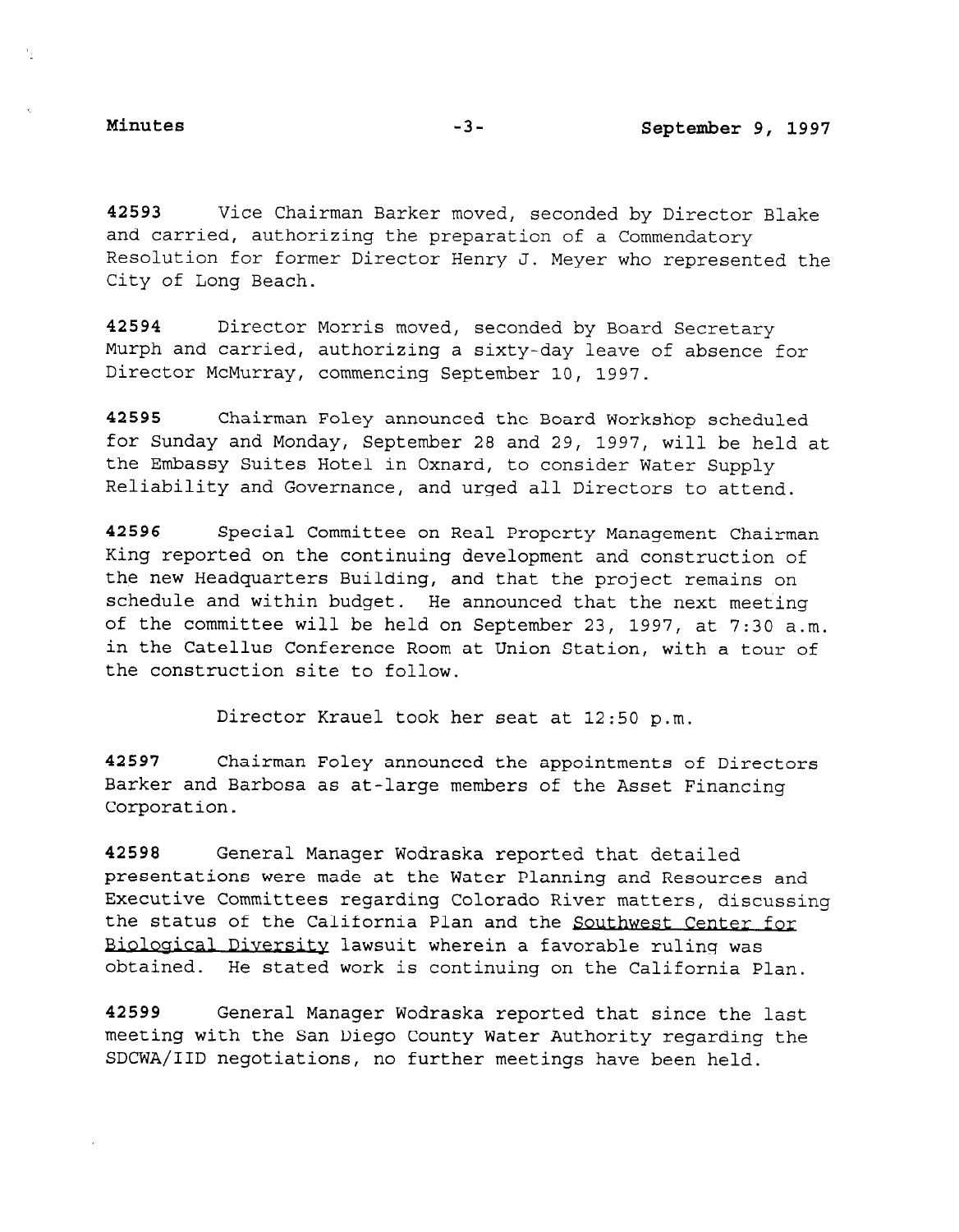42600 By video, the Board received the following reports:

Chief Financial Officer Becker reported on Metropolitan's financial condition. He stated Metropolitan is currently spending \$40 to \$50 million per month on the Capital Improvement Program and, therefore, preparations are being made for a revenue bond sale in the latter part of this calendar year or in early 1998, depending on market conditions. Mr. Becker also reported that \$73 million of the Rate Stabilization funds will be used during the fiscal year to balance the budget and minimize rate impacts.

Chief of Operations Malinowski reported on the Whitewater turnout, not far from Palm Springs, where Metropolitan delivers water to Desert Water Agency and Coachella Valley Water District. The two desert water agencies have a combined entitlement to State project water of 61,200 acre-feet a year, but since they have no physical connection to receive that water, they take delivery of Metropolitan's Colorado River water at the Whitewater turnout, and Metropolitan takes delivery of their State project water at Devil Canyon. He stated this arrangement has worked for everyone, and Metropolitan saved about \$8 million last year by factoring the desert agencies State water into our blending program. Mr. Malinowski then introduced Dick Green, Desert Branch Manager, who gave an update on a new efficiency study to see if there are any cost benefits of the unattended operation of the five desert pumping plants. Mr. Malinowski further stated there was no more news on the El Nino condition, and that he has assigned a team to do a survey of the District's physical facilities that could be damaged by extremely high rainfall and that protective work will be done where appropriate.

Chief Engineer Snyder reported on activities at the Eastside Reservoir: work on the pumping plant that would pump water into the reservoir and how it would operate was shown, with the pumping plant scheduled to go into operation in April 1999; and the West Portal of the pressure tunnel that will take water from the pumping plant to the reservoir was shown. He also reported on the Drainage Water Quality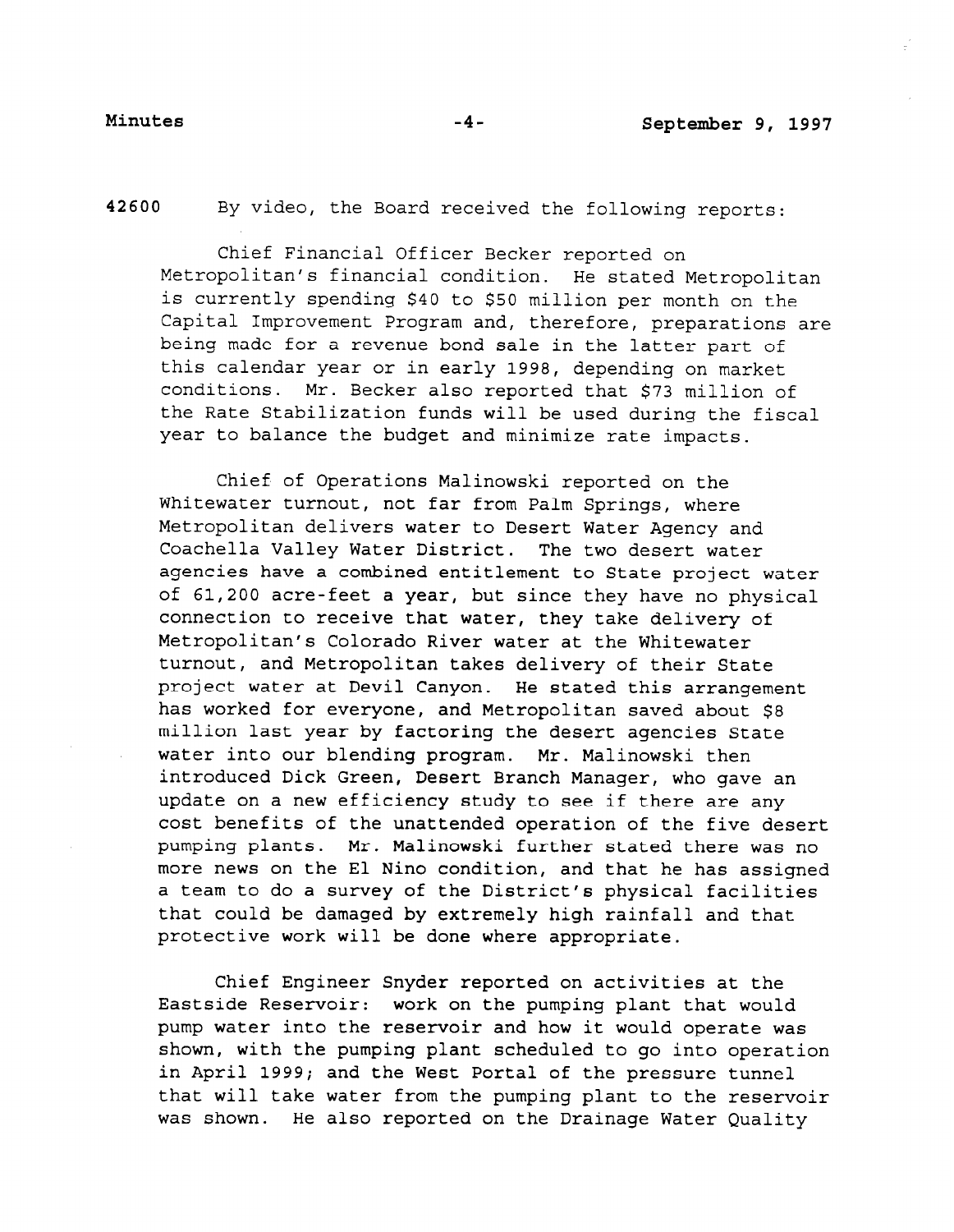Management Plan, the watershed protection project for Lake Mathews.

Chief of Planning and Resources Man reported on the division's Environmental Planning Branch, whose personnel are responsible for providing environmental clearance for all of Metropolitan's activities through the preparation of environmental documents and the acquisition of environmental permits and agreements. They handle environmental monitoring and reporting to insure District compliance with mitigation programs, permits, and agreements. She then introduced Laura Simonek, manager of the Environmental Planning Branch, who gave an overview of some of its activities at the Eastside Reservoir Project, the new Headquarters building at Union Station, and other capital improvement projects. The Environmental Planning Branch is also responsible for the morteumental reduction in the reviewing ordinal interest. arso responsible for cracking and reviewing outside project for their effects on Metropolitan's facilities and programs, and reviews all property acquisitions, lease requests, and development proposals on Metropolitan's properties. Another major accomplishment of the Environmental Planning Branch is directing Metropolitan's compliance with both the State and Federal Endangered Species Acts. Ms. Man then further stated that environmental planning is an essential element of nearly every Metropolitan project, and that Metropolitan is legally responsible to comply with the vast array of environmental laws and regulations that impact its activities.

42601 General Manager Wodraska reported on the status of the bankruptcy filed by the Atkinson construction company. Mr. Wodraska also discussed the joint venture of the Atkinson-Washington-Zachry contract on the Eastside Reservoir Project. He stated that Morrison Knudsen Corporation, a major construction company, was acquired by "Washington" and is now using the Morrison Kundsen name; and the joint venture is continuing its work on the project. Mr. Wodraska announced that on October 13, there will be a tour of the new Eagle Rock Control Center; and on October 21, 1997, Metropolitan and the California Urban Water Agencies will be sponsoring a tour of the Butte Creek Project, a Category III project of the Bay-Delta, and invited all Directors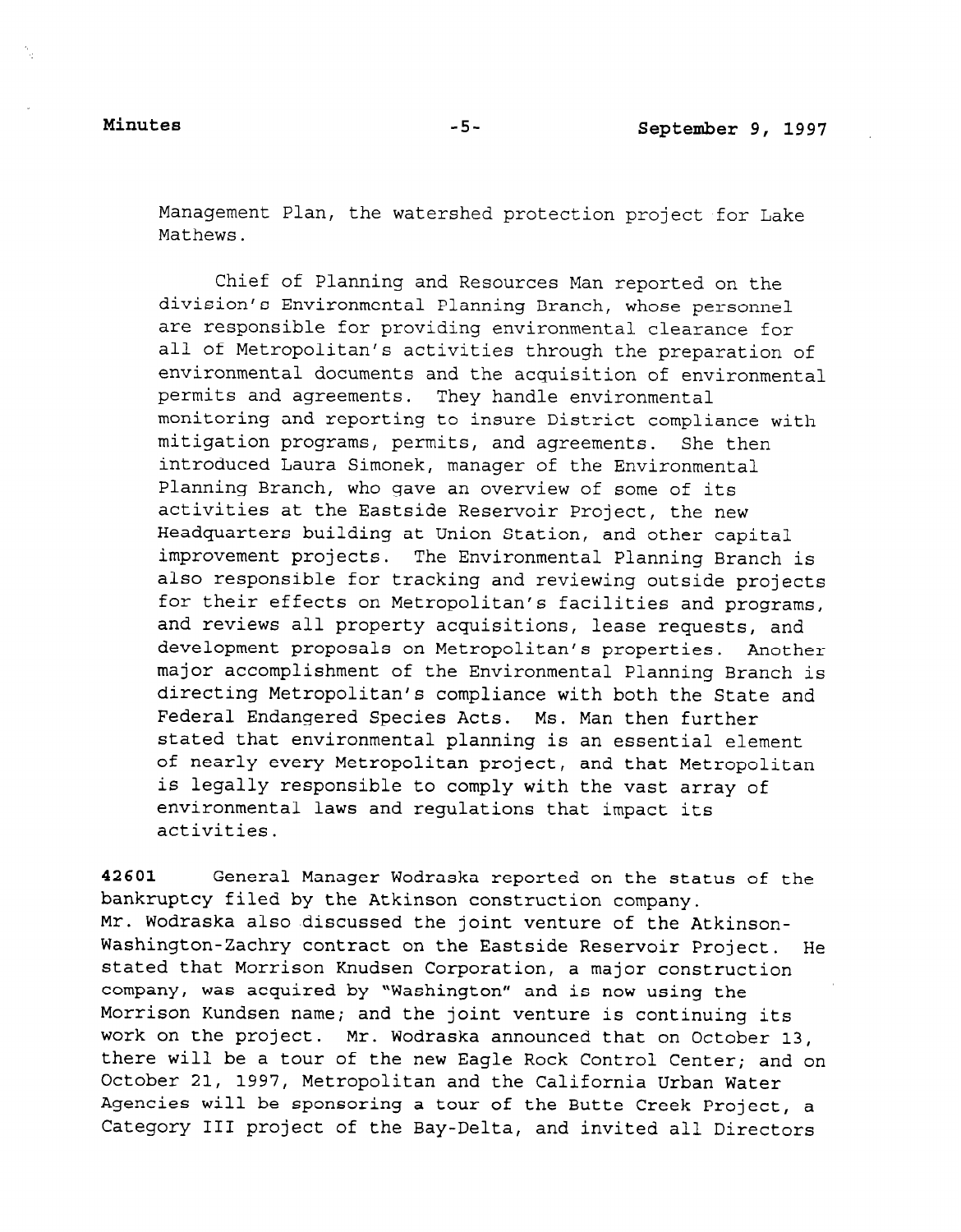to participate in these tours. Mr. Wodraska then reported on a copy of the letter, just received, from Coachella Valley Water District, dated September 8, 1997, signed by Tom Levy, General Manager-Chief Engineer, to the State Water Resources Control Board, regarding its application to appropriate water rights on the Whitewater Stormwater Channel. Mr. Levy's letter indicates that Coachella has filed an application to appropriate tailwater from the Whitewater River. The letter also indicates Coachella looks forward to working with Metropolitan.

42602 General Counsel Taylor reported on the Southwest Center for Biological Diversity v. United States Bureau of Reclamation case, wherein the court issued a summary judgment in favor of the parties, including Metropolitan, opposing that action, and the Bureau is now free to go ahead with the planning on the Colorado River multi-species program. Mr. Taylor announced that the Legal Department has scheduled its retreat on Wednesday and Thursday, September 10 and 11, 1997, at the Embassy Suites in Oxnard, to review its strategic plan.

Director Pace moved, seconded by Director Dymally and carried, and the Board approved the Consent Calendar Items, M.I. 42603 through M.I. 42613, as follows:

42603 Awarded a fixed price construction contract to Pacific Constructors, Inc., for \$520,700 to install the final cover and complete the closure of the Iron Mountain Landfill in accordance with State and Federal regulations, as set forth in the General Manager's letter dated August 19, 1997.

42604 Authorized (1) Appropriation No. 15298 in the amount of \$875,000 from the Pay-As-You-Go Fund to finance all estimated costs of design, construction, contract administration, and field inspection for the Joseph Jensen Filtration Plant Washwater Tank No. 1 roof repair and interior coating; (2) the General Manager to have all work performed; and (3) delegating to the General Manager the authority to award a lump-sum contract not to exceed \$715,000 for repair of the tank, including design, demolition, construction, and coating, subject to the contract being in form approved by the General Counsel, as set forth in the General Manager's letter dated August 19, 1997.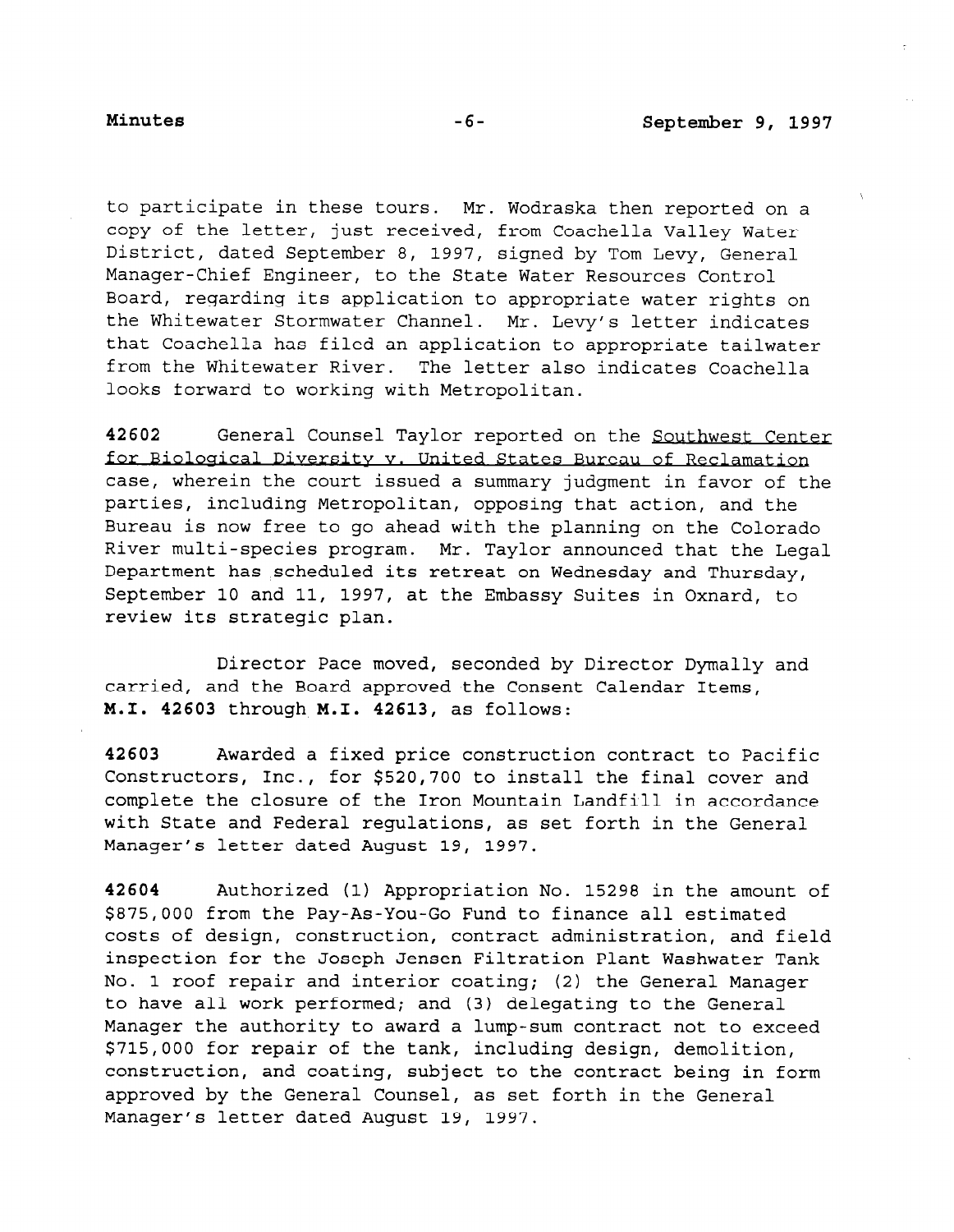42605 To construct a warehouse facility at the Henry J. Mills Filtration Plant, the Board (1) reviewed, considered, and approved Addendum No. 2 to the Henry J. Mills Filtration Plant Expansion Final Environmental Impact Report, and found there is no substantial evidence that the proposed modifications will create any new significant impacts; (2) authorized Appropriation No. 15305 in the amount of \$150,000 from the Pay-As-You-Go Fund to finance all estimated costs in advance of award of a contract for final design and construction; and (3) authorized the General Manager to have all work performed in advance of design and construction, as set forth in the General Manager's letter dated August 19, 1997.

42606 For the initial planning, design, and implementation of the Windows NT operating system to workstations and servers, the Board authorized (1) Appropriation No. 15308 in the amount of \$1,518,000 from the Pay-As-You-Go Fund to finance all estimated costs for Stage One of the Windows NT Migration to Workstation and Server Program; and (2) the General Manager to have all necessary work performed to complete Stage One of the three-stage Windows NT Migration to Workstation and Server Program, as set forth in the General Manager's letter dated August 20, 1997.

42607 Authorized (1) Appropriation No. 15310 in the amount of \$930,000 from the Pay-As-You-Go Fund to finance design to relocate the chlorine facility at the F.E. Weymouth Filtration Plant; and (2) the General Manager to have all work performed in advance of award of a construction contract, as set forth in the General Manager's letter dated August 19, 1997.

42608 The Board (1) authorized the General Manager to enter into contracts with member agencies and subagencies for seasonal shift storage, substantially in the form of Contracts A and B, respectively, attached to the General Manager's letter dated August 21, 1997, subject to the contracts being in form approved by the General Counsel; and (2) adopted the Administrative Code changes to Sections 4107 through 4112 and 4401 to reflect principles listed in the detailed report of the foregoing letter to modify the Seasonal Storage Service Program as shown in Attachment A to the letter dated August 21, 1997.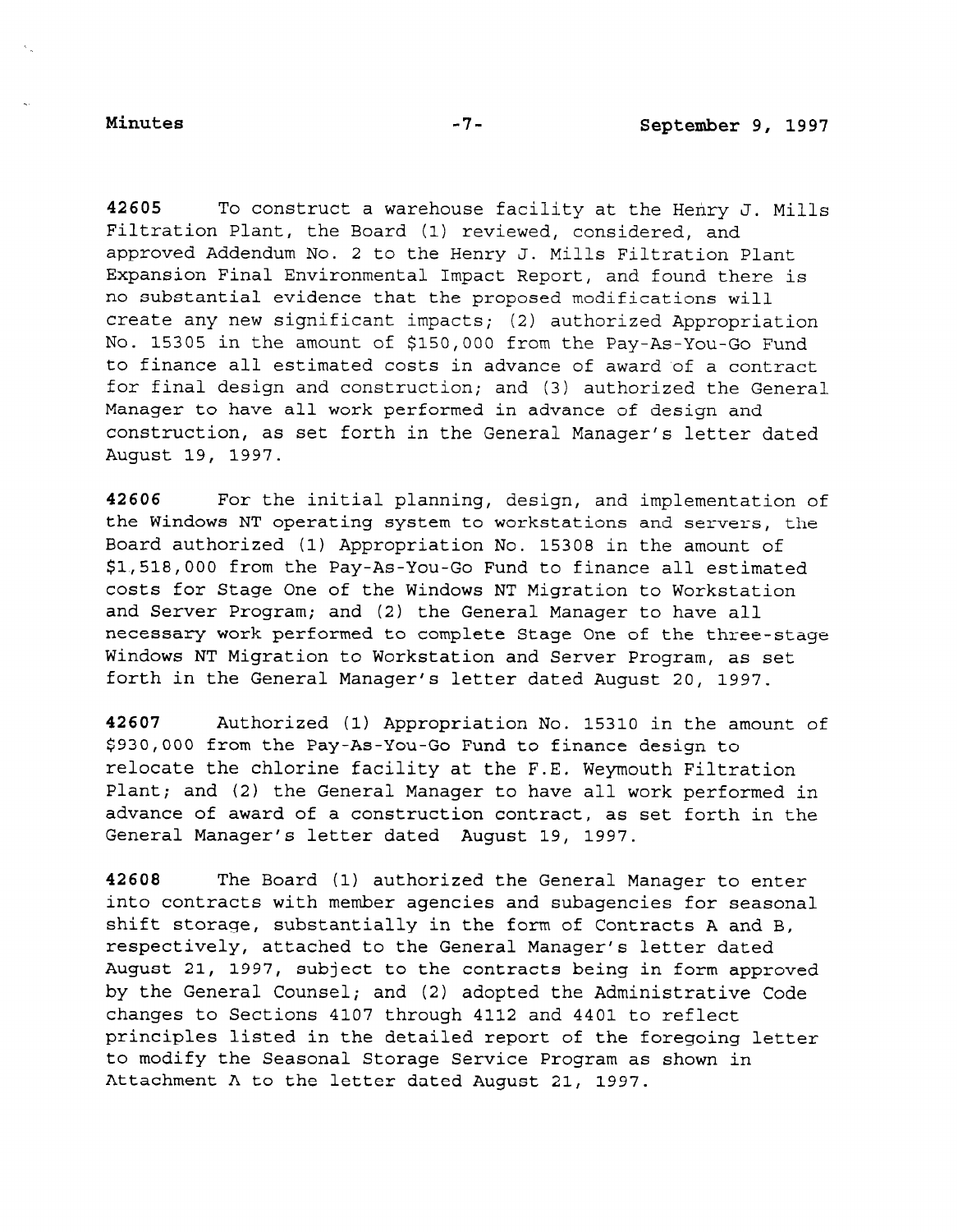42609 The Board (1) approved the Commercial, Industrial, and Institutional Conservation Program as described in the General Manager's letter dated August 22, 1997; and (2) authorized the General Manager to enter into agreements with member agencies in excess of \$250,000 to participate in the Program, beginning in fiscal year 1997-98.

Director Blake requested to be recorded as abstaining.

42610 Authorized the General Manager to pay Metropolitan's share of the total contribution to the Colorado River Association-Six Agency Committee for fiscal year 1997-98 in the amount of \$7,948, as set forth in the General Manager's letter dated August 21, 1997.

42611 Authorized the General Manager to pay Metropolitan's share of the total contribution to the Six Agency Fund for fiscal year 1997-98 in the amount of \$437,864, as set forth in the General Manager's letter dated August 21, 1997.

42612 Authorized the General Manager to execute the Water Supply Management Agreement with Orange County Basin as described in the General Manager's letter dated August 21, 1997, substantially in the form of Attachment A, and update existing cyclic storage agreements at time of renewal to be consistent with these provisions.

42613 Authorized Change Orders Nos. 1 and 2 for the amounts of \$165,595 and \$267,950, respectively, for a total of \$433,545, to Nissho Iwai American Corporation for the pump procurement contract on the Eastside Reservoir Project, as set forth in the General Manager's letter dated August 26, 1997.

42614 Chairman Foley announced Agenda Item 8-1, the agreement with Stockmar Industrial, Inc., for supplemental labor, has been withdrawn.

42615 General Counsel Taylor reported that action was taken on Agenda Items 9-13 and 9-15 by the Legal and Claims Committee, and there was no need for these items to be considered in closed session.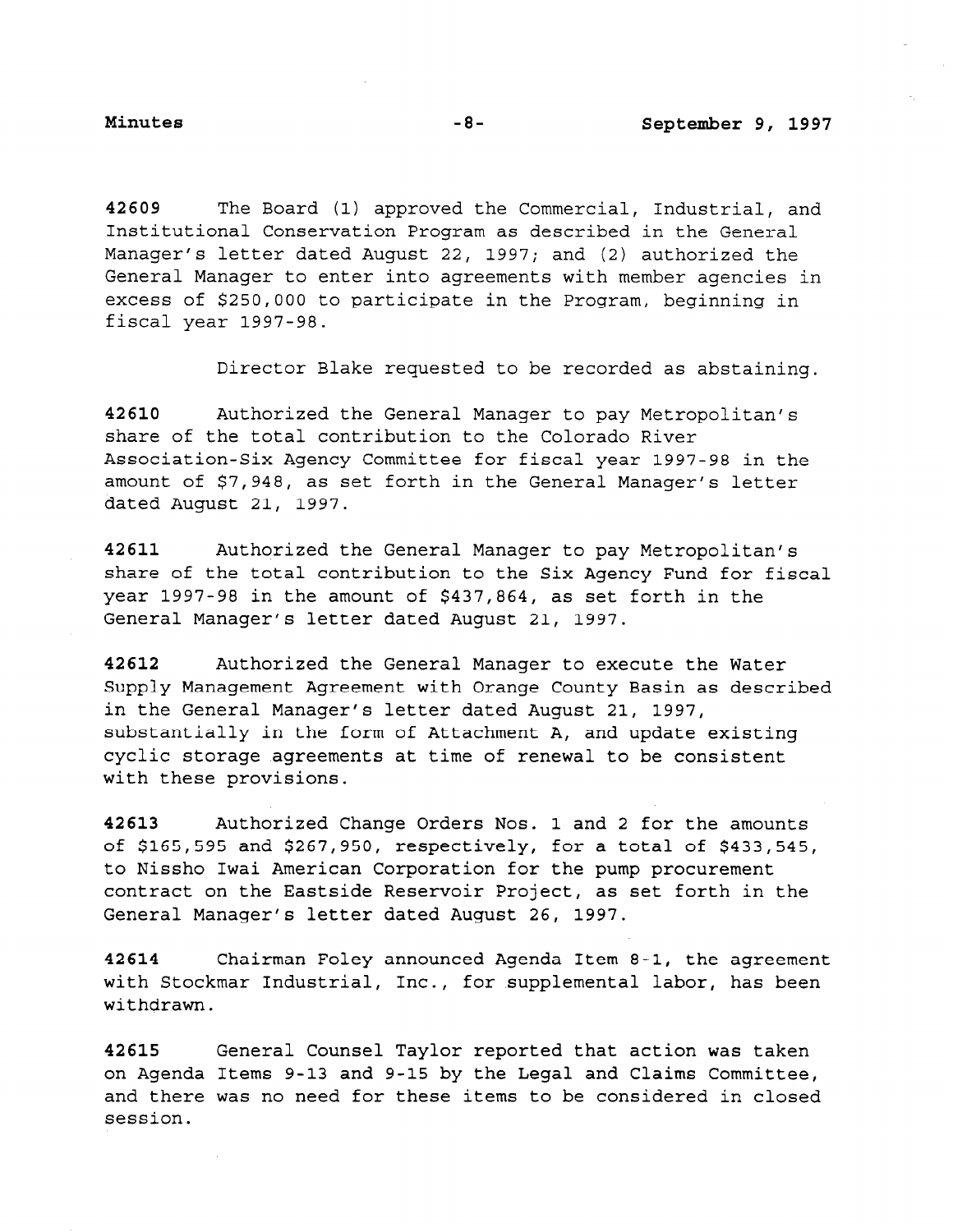42616 Legal and Claims Committee Chairman Rez moved, seconded by Director Blake and carried, and the Board approved a settlement of the litigation entitled CTSI Corporation v. MWD, Los Angeles County Superior Court Case BC147573, on the terms set forth in the confidential Supplemental Board letter dated September 8, 1997, which terms of the settlement were not disclosed as the settlement must be approved by the opposing party.

Directors Dymally and Murph requested to be recorded as abstaining.

42617 Legal and Claims Committee Chairman Rez moved, seconded by Director Blake and carried, and the Board confirmed the settlement authority which it previously approved in the cases of Metropolitan Water District v. Hyman/JWP West, Los Angeles County Superior Court Case PC018069, and Hyman/JWP West v. Metropolitan Water District, Los Angeles County Superior Court Case BC156768. as set forth in the General Counsel's confidential Supplemental Board letter dated September 8, 1997. The terms of the settlement authority were not disclosed as the settlement must be approved by the opposing party.

42618 Director Krauel commented on Agenda Item 8-1 being withdrawn by staff after it was already considered by one of the committees, and asked what was the proper procedure in such a situation. General Counsel Taylor responded that he would review the matter and submit a memo regarding the procedure.

42619 Budget and Finance Committee Chairman Blake moved, seconded by Engineering and Operations Committee Chairman Miller and carried, and the Board (1) authorized Appropriation No. 15309 in the amount of \$1,900,000 from the Pay-As-You-Go Fund to finance costs for the design and construction of stray current drain and monitoring stations along the Second Lower and Sepulveda Feeders; (2) authorized the General Manager to have all work performed; and (3) delegated authority to the General Moth performed, and (3) acregated additing to the general forth in the General Manager Conduct in the General August 1997.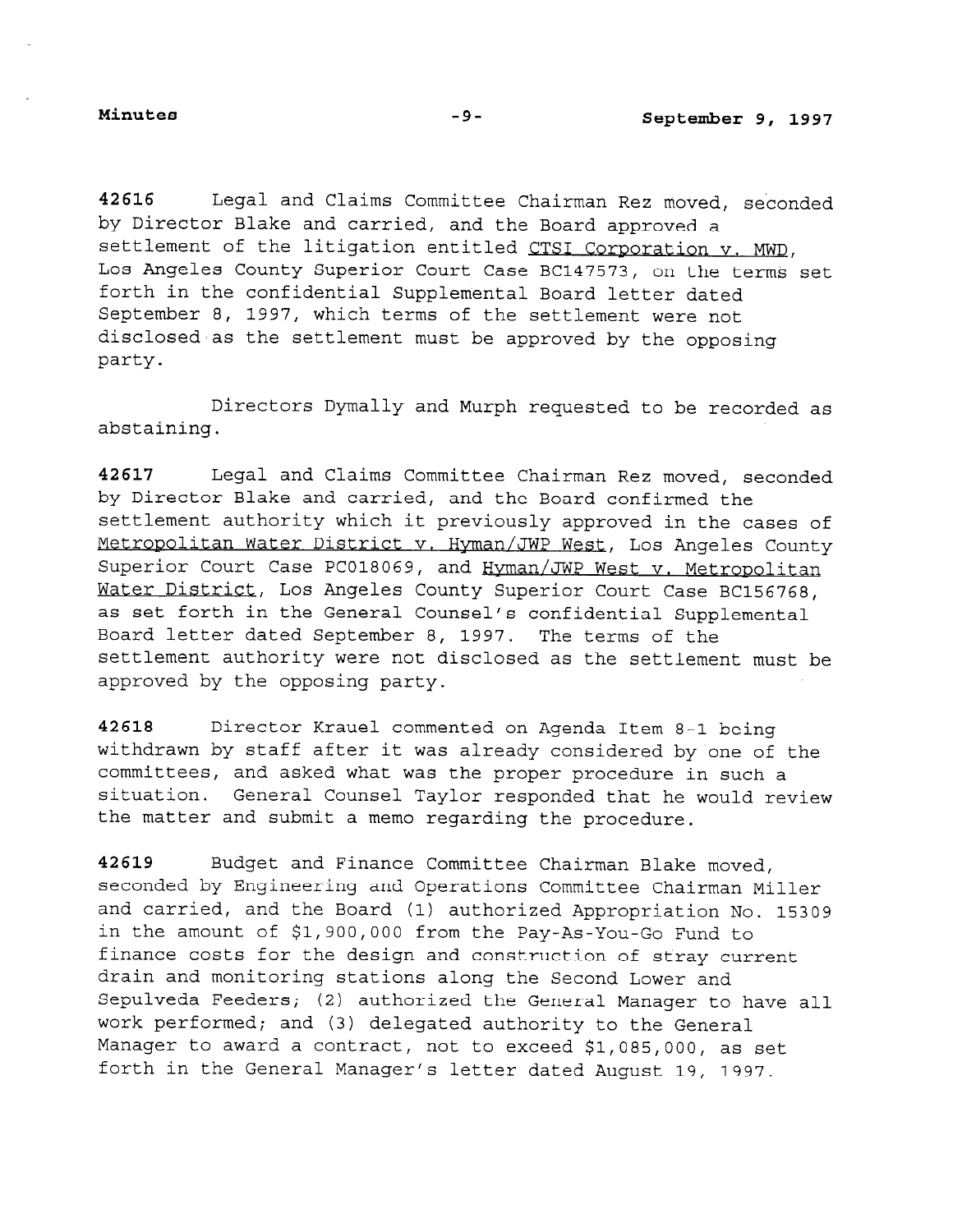42620 Budget and Finance Committee Chairman Blake moved, seconded by Engineering and Operations Committee Chairman Miller and carried, authorizing (1) No. 16 to Appropriation No. 15122, an increase of \$46,300,000 to a total of \$345,627,000 from the 1996 Revenue Bond Construction Fund, to finance costs for the construction of the Riverside Pipeline South of the Inland Feeder Program; and (2) the award of a fixed price construction contract to Steve P. Rados, Inc., for \$34,400,000, as set forth in the General Manager's letter dated August 19, 1997.

Directors Frahm, Krauel, Mason, Parker, and Watton requested to be recorded as voting no because of the timing and sizing of the Inland Feeder Project.

Director Russell requested the record show he did not participate in this item.

42621 Budget and Finance Committee Chairman Blake moved, seconded by Engineering and Operations Committee Chairman Miller and carried, authorizing (1) No. 17 to Appropriation No. 15122, an increase of \$56,400,000 to a total of \$402,027,000 from the 1996 Revenue Bond Construction Fund, to finance costs for the construction of the Riverside Pipeline North of the Inland Feeder Program; and (2) the award of a fixed price construction contract to L.H. Woods & Sons, Inc., for \$42,651,552, as set forth in the General Manager's letter dated August 19, 1997.

Directors Frahm, Krauel, Mason, Parker, and Watton requested to be recorded as voting no because of the timing and sizing of the Inland Feeder Project.

42622 Budget and Finance Committee Chairman Blake moved, seconded by Engineering and Operations Committee Chairman Miller and carried, authorizing (1) No. 2 to Appropriation No. 15242, an increase of \$2,112,000 to a total of \$4,395,000 from the Pay-As-You-Go Fund, to finance the cost of furnishing and installing an emergency power generation system at the F.E. Weymouth Filtration Plant; and (2) the award of a construction contract in the amount of \$1,162,000 to Mills Construction Co., Inc., as set forth in the General Manager's letter dated August 19, 1997.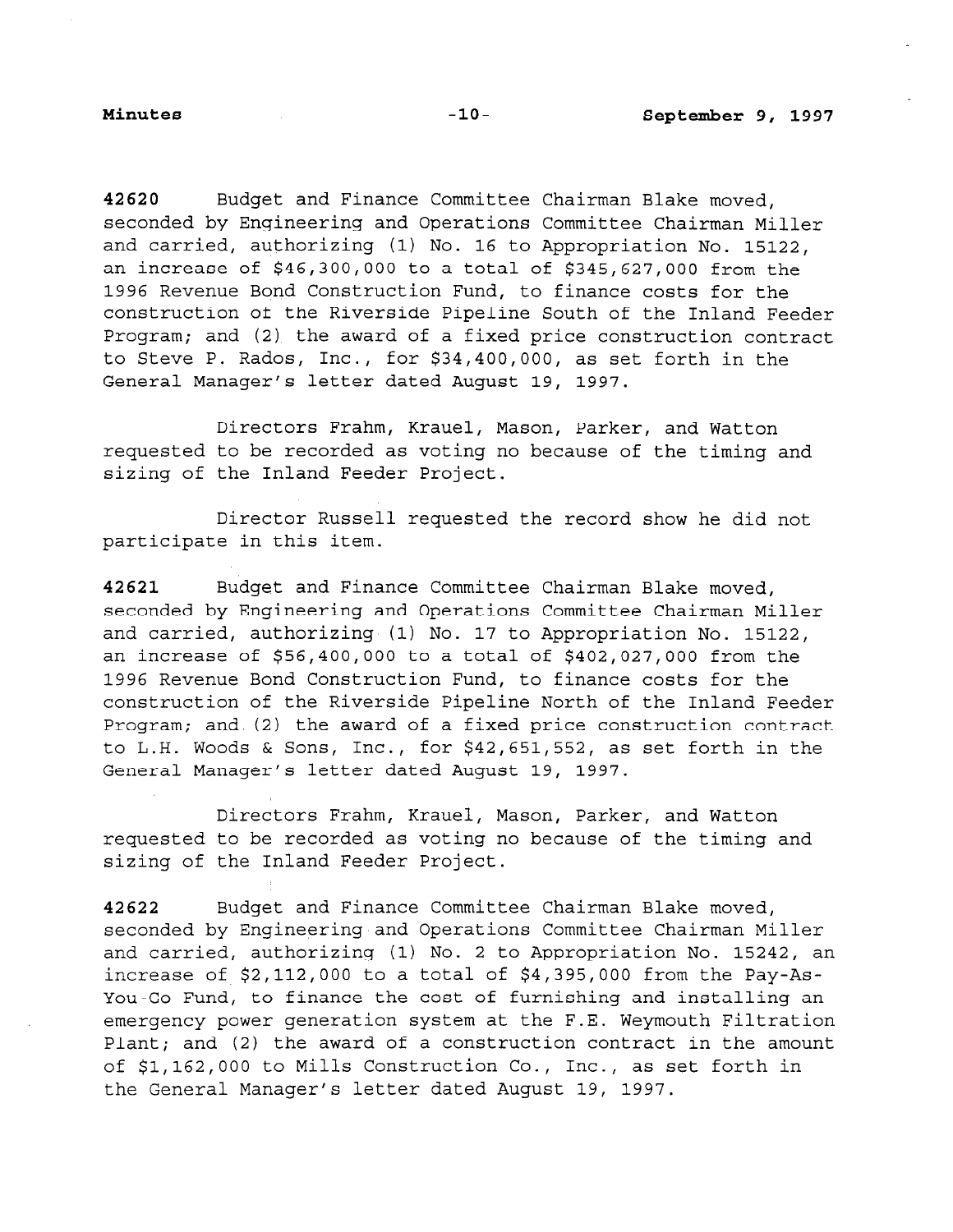42623 Water Planning and Resources Committee Chairman Brick moved, seconded by Budget and Finance Committee Chairman Blake and carried, and the Board (1) adopted Resolution 8556 shown as Exhibit A to the General Manager's letter dated August 19, 1997, granting Calleguas Municipal Water District's request for consent to the concurrent annexation of Annexation No. 52 Parcel A to Calleguas and Metropolitan, and establish formal terms and conditions for the annexation; (2) certified that it has reviewed and considered the information contained in the Mitigated Negative Declaration prior to reaching a decision on the project; and (3) adopted Resolution 8557 to impose standby charges at the rate of \$9.58 per acre or per parcel of less than one acre within the proposed annexation, in the form of Exhibit B to the foregoing letter; said Resolutions entitled:

- Resolution 8556 RESOLUTION OF THE BOARD OF DIRECTORS OF THE METROPOLITAN WATER DISTRICT OF SOUTHERN CALIFORNIA CONSENTING TO THE ANNEXATION OF ANNEXATION NO. 52 PARCEL A UPON CONCURRENT ANNEXATION TO CALLEGUAS MUNICIPAL WATER DISTRICT AND FIXING THE TERMS AND CONDITIONS OF SAID ANNEXATION TO THE METROPOLITAN WATER DISTRICT OF SOUTHERN CALIFORNIA
- Resolution 8557 RESOLUTION OF THE BOARD OF DIRECTORS OF THE METROPOLITAN WATER DISTRICT OF SOUTHERN CALIFORNIA FIXING AND ADOPTING WATER STANDBY CHARGE CONTINGENT UPON ANNEXATION

Directors Grandsen and Miller requested to be recorded as abstaining.

42624 Water Planning and Resources Committee Chairman Brick moved, seconded by Director Blake and carried, that the Board adopt policy principles on water use efficiency which would be adope portoj principios on water use erritency which would be sustative sustainable, overall complete solution in the Bay-Delta watershed, watershed, and the Bay-Delta watershed, and the Bay-Delta watershed, and the Bay-Delta watershed, and the Bay-Delta watershed, and the Bay-Delta sustainable, overall CALFED solution for the Bay-Delta watershed,<br>as set forth in the 2nd Revision of the General Manager's letter dated September 8, 1997. These principles would be used in staff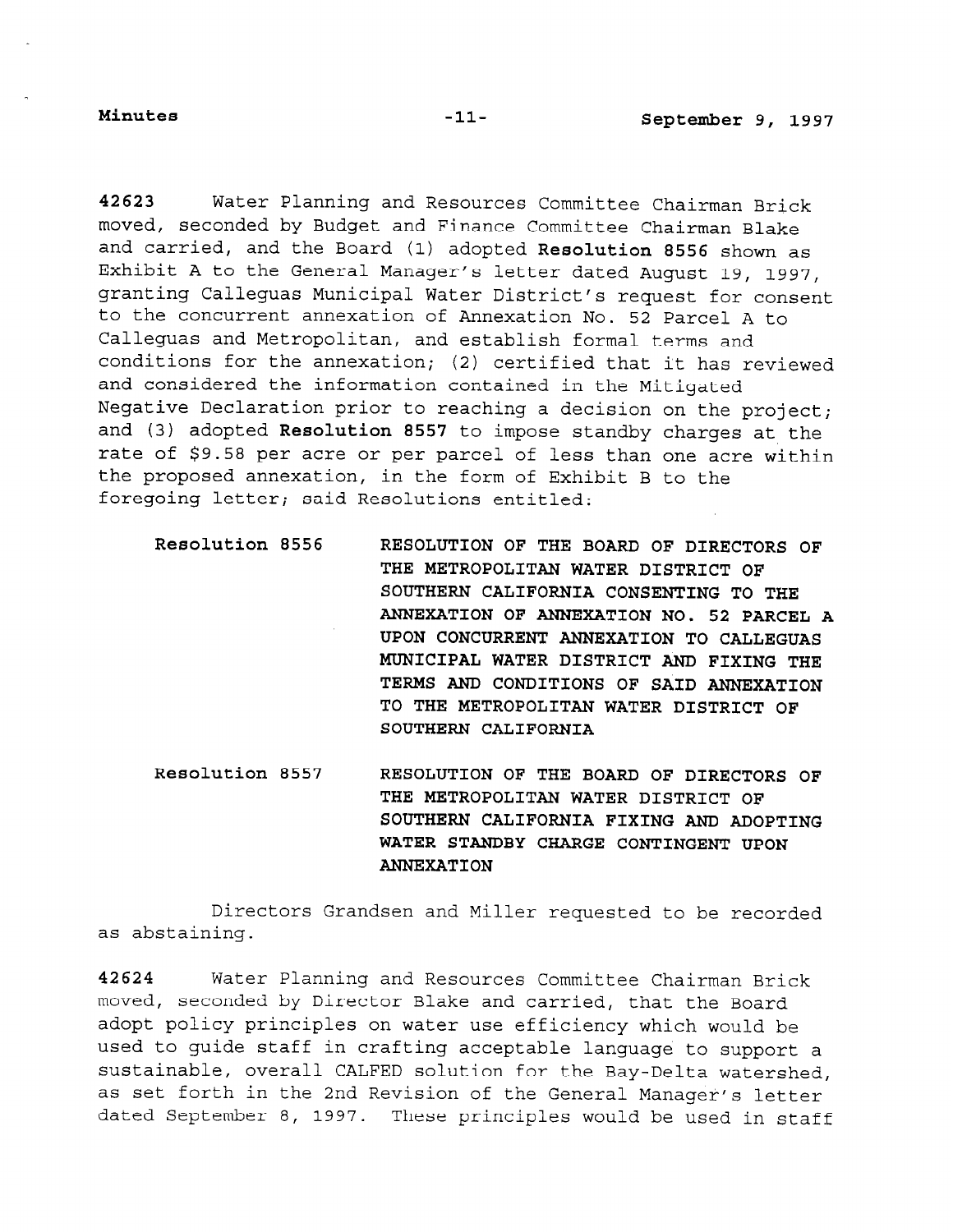÷.

negotiations with CALFED, the California Urban Water Agencies, and the Environmental Water Caucus. A separate Board letter for September, Item 9-10, provides information on the pending revisions to the Best Management Practices currently being considered by the California Urban Water Conservation Council in a parallel action.

Director Frahm withdrew from the Meeting at 1:26 p.m.

42625 Legal and Claims Committee Chairman Rez moved, seconded by Director Blake, and the Board, by a two-thirds vote, adopted Resolution 8558 declaring the necessity for the Inland Feeder Project and for the properties described in Exhibits A and B attached to the General Manager's letter dated August 26, 1997, and directing the General Counsel to commence condemnation proceedings in San Bernardino County to acquire the easements, said Resolution entitled:

# A RESOLUTION OF THE BOARD OF DIRECTORS OF THE METROPOLITAN WATER DISTRICT OF SOUTHERN CALIFORNIA DIRECTING THE CONDEMNATION OF CERTAIN PROPERTY SITUATED IN THE COUNTY OF SAN BERNARDINO (INLAND FEEDER PROJECT)

Directors Krauel, Mason, Parker, and Watton requested to be recorded as voting no because of the timing and sizing of the Inland Feeder Project.

42626 Legal and Claims Committee Chairman Rez moved, seconded by Director Blake, and the Board, by a two-thirds vote, adopted Resolution 8559 declaring the necessity for the Inland Feeder Project and for the properties described in Exhibits A and B attached to the General Manager's letter dated August 26, 1997, and directing the General Counsel to commence condemnation proceedings in Riverside County to acquire the easements, said Resolution entitled:

A RESOLUTION OF THE BOARD OF DIRECTORS OF THE METROPOLITAN WATER DISTRICT OF SOUTHERN CALIFORNIA DIRECTING THE CONDEMNATION OF CERTAIN PROPERTY SITUATED IN THE COUNTY OF RIVERSIDE (INLAND FEEDER PROJECT)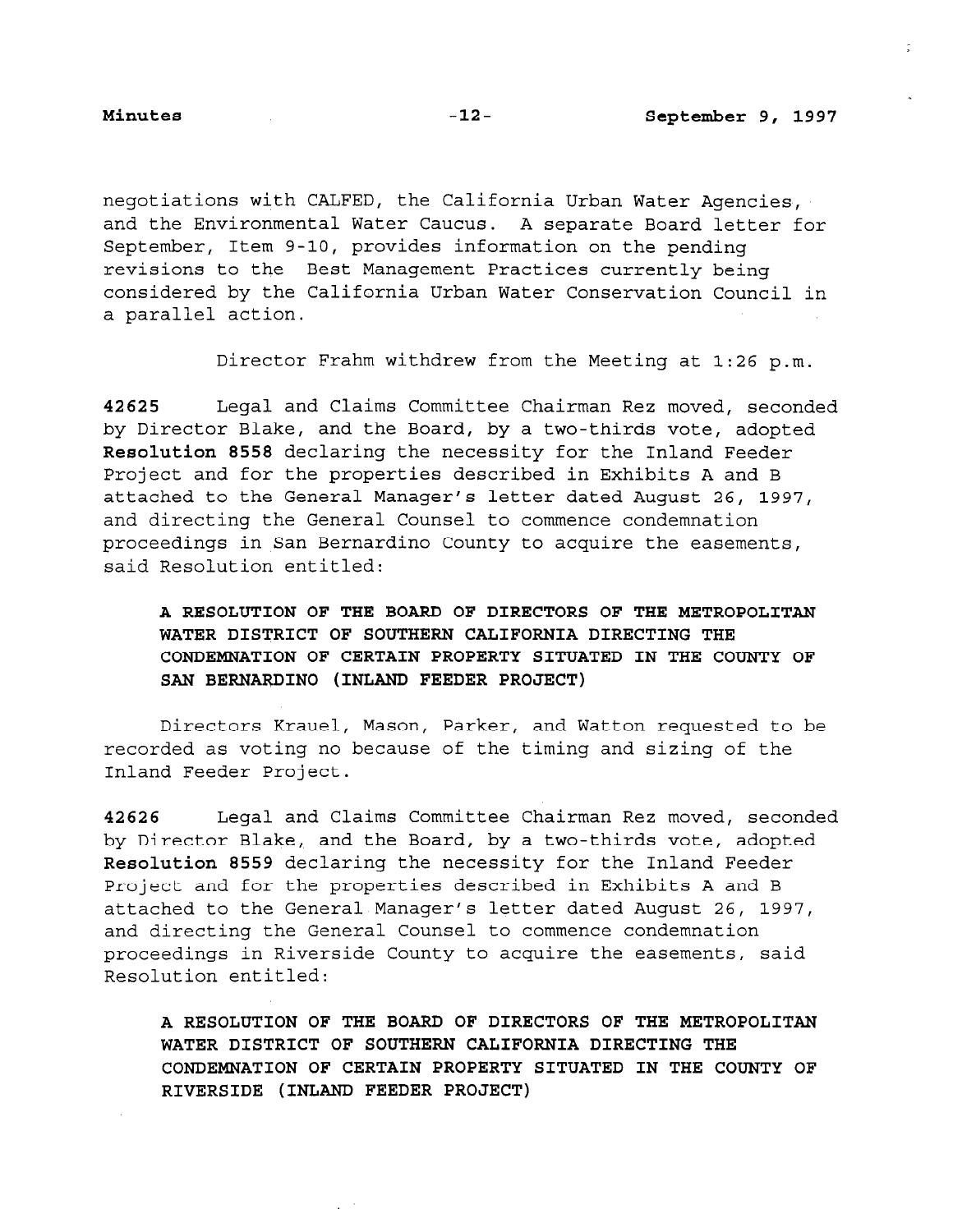Directors Krauel, Mason, Parker, and Watton requested to be recorded as voting no because of the timing and sizing of the Inland Feeder Project.

42627 Special Committee on Real Property Management Chairman King moved, seconded by Director Blake and carried, authorizing the General Manager to acquire Parcel No. 144-001-811 owned by Robert A. Engel, for the Eastside Reservoir Project, as set forth in the General Manager's confidential letter dated August 19, 1997.

42628 Special Committee on Real Property Management Chairman King moved, seconded by Director Blake and carried, authorizing the General Manager to acquire Parcel No. 144-001-817 owned by Robert W. Day and Lynn J. Day, for the Eastside Reservoir Project, as set forth in the General Manager's confidential letter dated August 19, 1997.

42629 Budget and Finance Committee Chairman Blake moved, seconded by Engineering and Operations Committee Chairman Miller and carried, authorizing (1) Appropriation No. 15311 in the amount of \$1,150,000 from the Pay-As-You-Go Fund to finance the acquisition of the Bachelor Mountain property in Riverside County for a communications facility; (2) the General Manager to purchase the Bachelor Mountain property consisting of 315 acres of vacant land for the sum of \$l,lOO,OOO plus closing costs; and (3) the General Manager to enter into an agreement with the Reserve Management Committee of the Southwestern Riverside County Multi-Species Reserve to contribute to the acquisition of a portion of the Bachelor Mountain property for inclusion in the Reserve at the price per acre paid by Metropolitan, as set forth in the General Manager's letter dated August 25, 1997.

42630 Committee on Legislation Chairman Pace moved, seconded by Director Blake and carried, expressing opposition to Assembly Bill 940 (Miller-Mazzoni), which would limit payment retentions on all public works contracts to a maximum five (5) percent of progress payments, as set forth in the General Counsel's letter dated September 4, 1997.

Director Castro requested to be recorded as abstaining.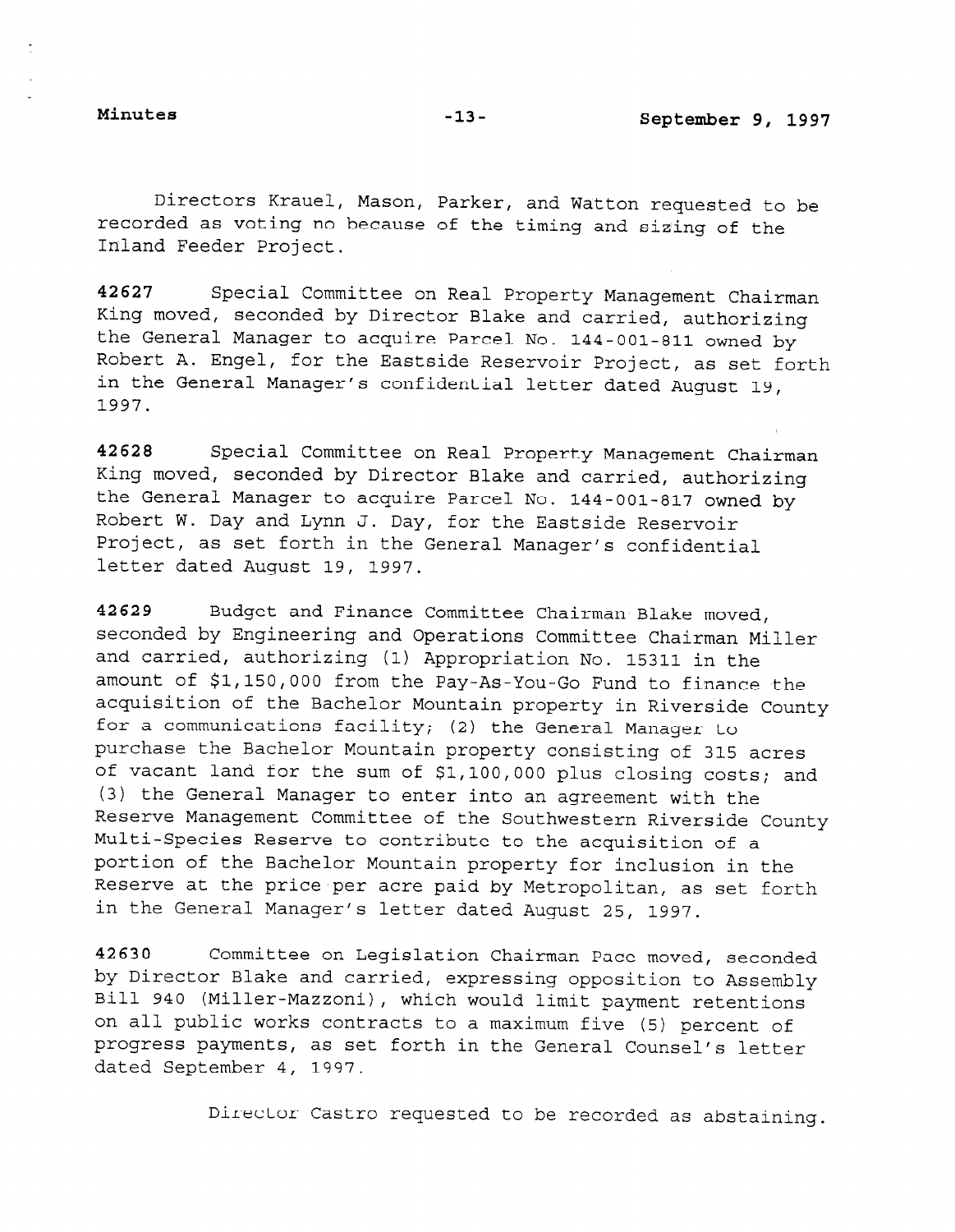$\mathbf{r}$ 

42631 Vice Chairman Barker moved, seconded by Director Blake and carried, amending Administrative Code Sections 2401(a), 2570, and 2590(a) as set forth in Attachment A to the General Counsel's letter dated September 4, 1997, to increase the membership of the Committee on Legislation to 22 members, and the membership of both the Special Committee on Real Property Management and the Electric Industry Restructuring Ad Hoc Committee to fifteen.

42632 Vice Chairman Barker moved, seconded by Board Secretary Murph and carried, approving the committee assignments recommended by the Executive Committee of Directors Barbosa and Dymally to the Committee on Legislation, and Directors Barbosa, Little, and Wright to the Special Committee on Real Property Management.

42633 The following listed communications were submitted for the information of the Board:

- a. Report of the General Manager on the operating data for the month of July, dated August 19, 1997.  $\sim$
- b. Report of the General Counsel on the activities of the Legal Department for the month of August, dated August 29, 1997.
- C. Report of the Auditor on the activities of the Audit Department for the month of August, dated August 29, 1997.
- d. Letter of the General Manager dated August 27, 1997, transmitting the Executive Financial Summary for the month of July.
- e. Letter of the General Manager dated August 25, 1997, reporting on the In Concert with the Environment Program.
- f. Letter of the General Manager dated August 25, 1997, reporting on cost trends.